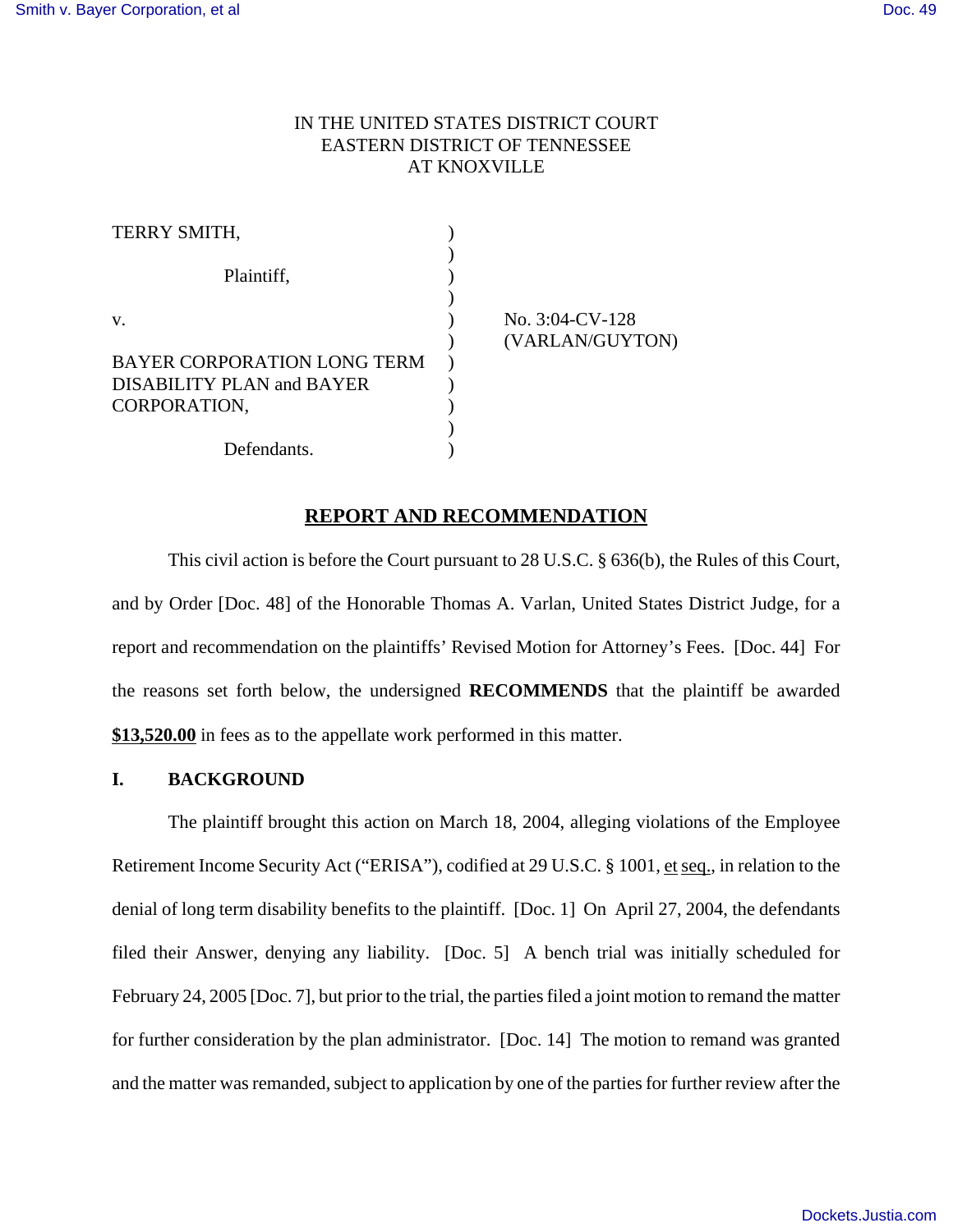completion of administrative review. [Doc.16]

On November 3, 2005, the plaintiff filed a motion to reopen the case, stating that the plan administrator affirmed its prior denial of the plaintiff's long term disability benefits. [Doc. 17] The case was reopened and a briefing schedule for dispositive motions was established. [Doc. 18] Subsequently, the parties filed their cross motions for judgment on the pleadings [Docs. 22, 23, 24, 25], and their responses to the same. [Docs. 26, 27] The District Court heard argument on the motions on March 22, 2006, and took the matter under advisement. [Doc. 28] On July 31, 2006, the District Court ruled on the motions, granting the plaintiff's motion, denying the defendants' motion, and awarding the plaintiff long term disability benefits. [Docs. 29, 30] The plaintiff then filed a motion for attorney's fees as to the proceedings before the District Court. [Docs. 33, 34, 35] The defendants did not respond to the plaintiff's request, and the District Court subsequently granted the plaintiff's request. [Docs. 38, 39]

The defendant appealed the District Court's ruling on the cross motions for summary judgment to the United States Court of Appeals for the Sixth Circuit. [Doc. 36] The Sixth Circuit subsequently affirmed in part and reversed in part the District Court's ruling. [Doc. 42] Specifically, the Sixth Circuit found that, for the most part, the plaintiff was entitled to benefits, but remanded the matter for the District Court's reconsideration as to the availability of benefits during a short period of time identified by the Sixth Circuit. [Doc. 42] Other than as to the disputed period of time, the Sixth Circuit affirmed the award of benefits. [Id.] The instant motion followed.

## **II. ANALYSIS**

### **A. Positions of Parties**

The plaintiff moves the Court, pursuant to 29 U.S.C. § 1132, for an award of fees for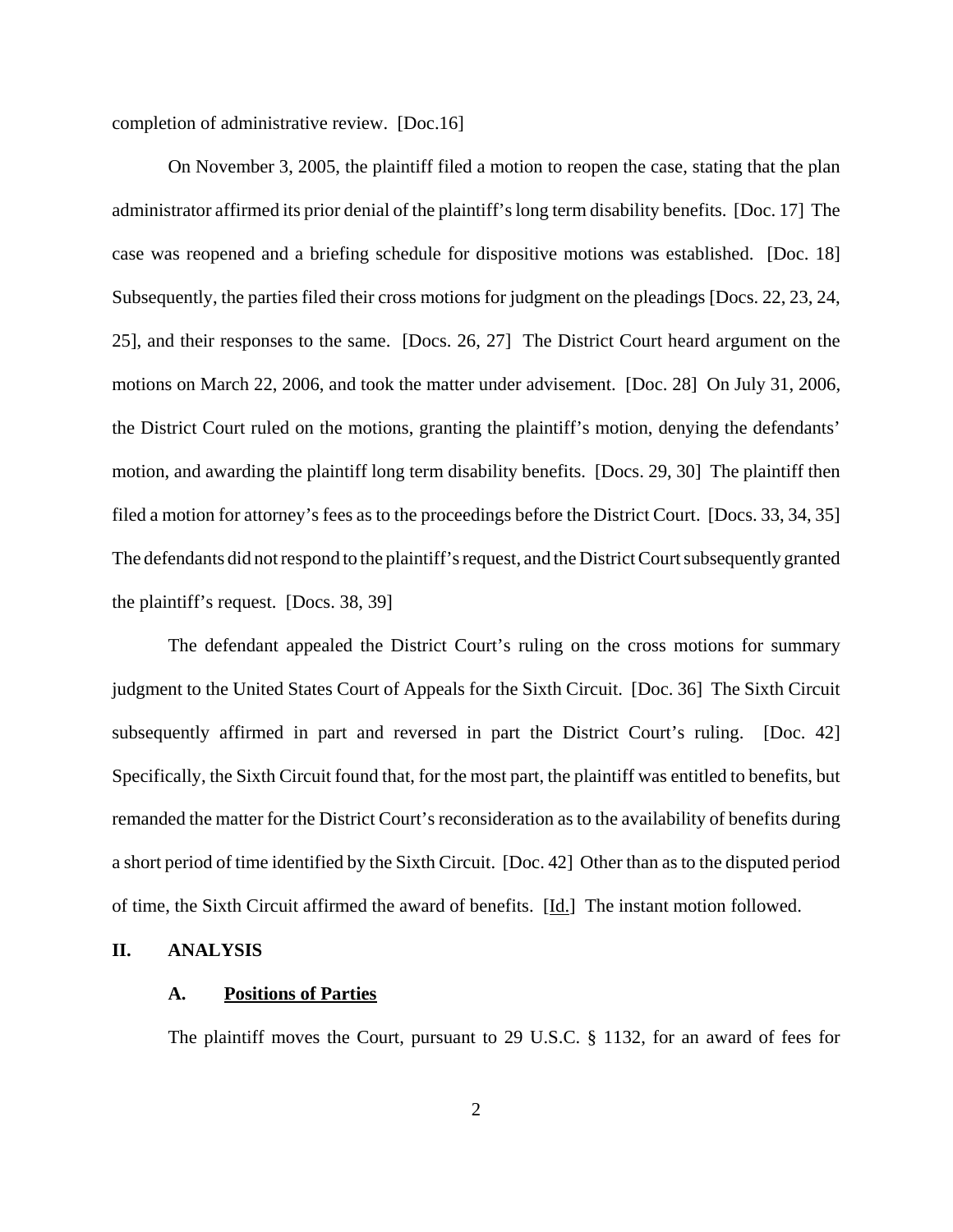attorneys Eric L. Buchanan and Robert Scott Wilson for work performed in relation to the appeal of this matter. [Doc. 44] Plaintiff's counsel seeks to be reimbursed at \$287.50 per hour for 41.6 hours. [Doc. 45] The plaintiff also seeks an award of paralegal fees at the rate of \$97.50 per hour for 16 hours.  $[\underline{Id}]$  Thus, as to appellate work on this matter, the plaintiff requests \$13, 520.00 in fees. The defendants have not responded to the motion and the time for doing so has passed. See

E.D. TN. LR 7.1(a), 7.2.

### **B. Legal Standard**

As the District Court noted in its previous Order on fees:

In an action by a plan participant, the district court, in its discretion, "may allow a reasonable attorney's fee and costs of action to either party." Id. The Sixth Circuit utilizes the following five factors articulated in Sec'y of Dept. of Labor v. King, 775 F.2d 666, 669 (6th Cir. 1985) (per curiam) (commonly called the "King factors"):

(1) The degree of the opposing party's culpability or bad faith;

(2) The opposing party's ability to satisfy an award of attorney's fees;

(3) The deterrent effect of an award on other persons under similar circumstances;

(4) Whether the party requesting fees sought to confer a common benefit on all participants and beneficiaries of an ERISA plan or resolve significant legal questions regarding ERISA; and

(5) The relative merits of the parties' positions.

First Trust Corp. v. Bryant, 410 F.3d 842, 851 (6th Cir. 2005). "Because no single factor is determinative, the court must consider each factor before exercising its discretion." Schwartz v. Gregori, 160 F.3d 1116, 1119 (6th Cir. 1998) (citation omitted).

[Doc. 38 at pp. 10-11] In addition, the Court notes that ERISA "permits recovery of attorney's fees

in connection with both trial court litigation and appellate litigation." Schwartz v. Gregori, 160 F.3d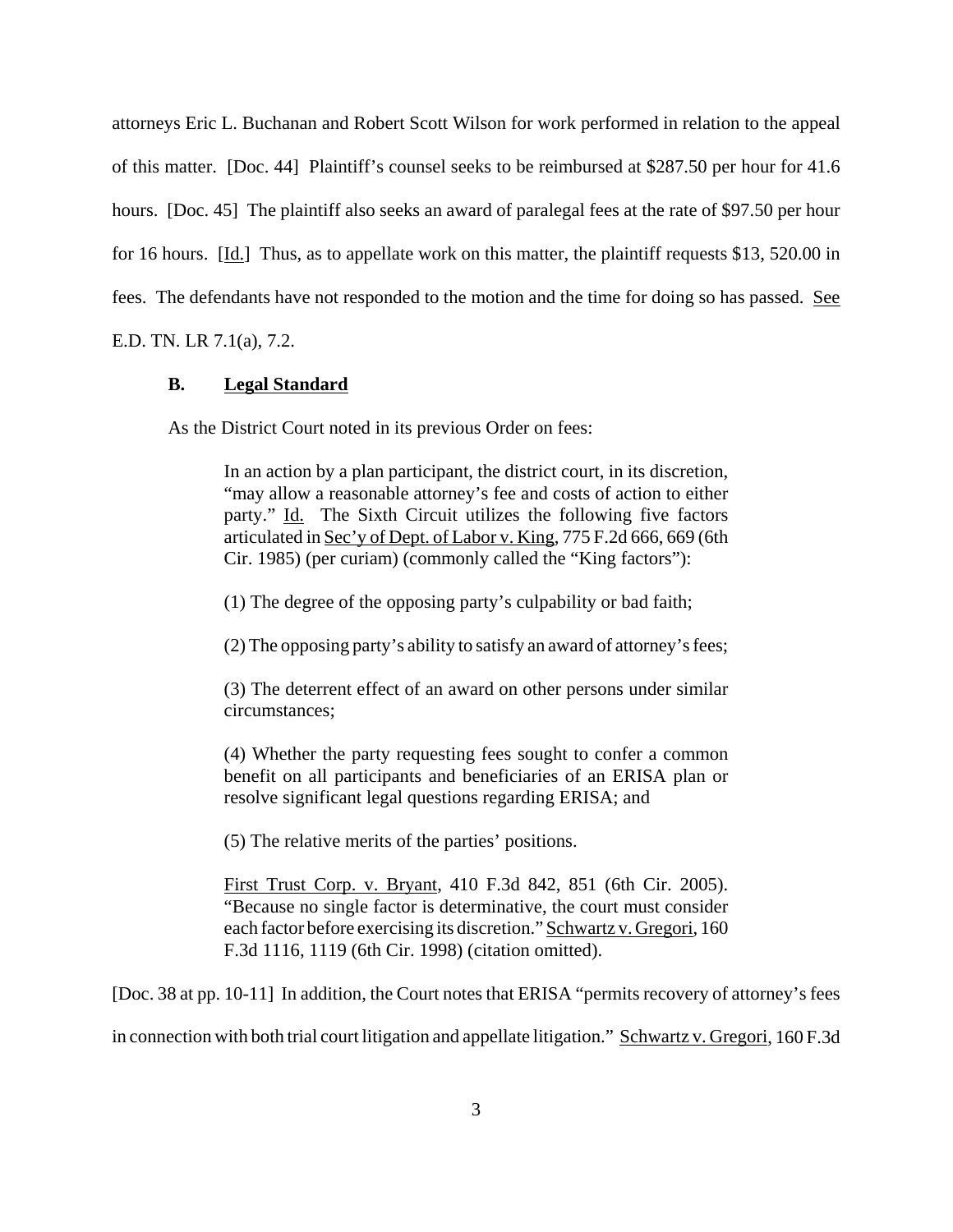1116, 1119 n. 5 (6th Cir. 1998).

#### **C. Application of King Factors**

#### **1. Degree of Culpability or Bad Faith**

When determining culpability or bad faith in respect to fees for appellate work, the Court must consider "whether the appellant pursued this appeal in bad faith and not whether the appellant's conduct which resulted in litigation warrants a finding of bad faith or culpability." Schwartz v. Gregori, 160 F.3d 1116, 1120 (6th Cir. 1998). In the instant case, the Court finds that while the appeal did not rise to the level of bad faith, it does continue to display the same culpability previously found by the District Court. [Doc. 38 at pp. 12-13] Particularly, the Court finds that the defendants' continued insistence that their decision was not arbitrary and capricious, in the face of a record which the Sixth Circuit described as containing "no reliable evidence to support the conclusion that the plaintiff was competent to return to his previous occupation" [Doc. 42 at p. 27], demonstrates the defendants' continued culpability on appeal. However, despite the defendants' continued reliance on their medical experts, the defendants did present good faith arguments on appeal. Thus, the Court finds that this factor weighs marginally in favor of the defendants.

### **2. Opposing Party's Ability to Satisfy an Award of Attorney's Fees**

The District Court previously took judicial notice "of the fact that defendant Bayer is a large, multi-national pharmaceutical company with a nationwide presence." [Id. at p. 13] That fact remains true, and thus Court finds that the defendants' capacity to pay an award of attorneys' fees is not subject to dispute, thus this factor weighs in favor of the plaintiff.

## **3. Deterrent Effect of Award on Other Persons Under Similar Circumstances**

With respect to the third factor, the deterrent effect of an award on other persons under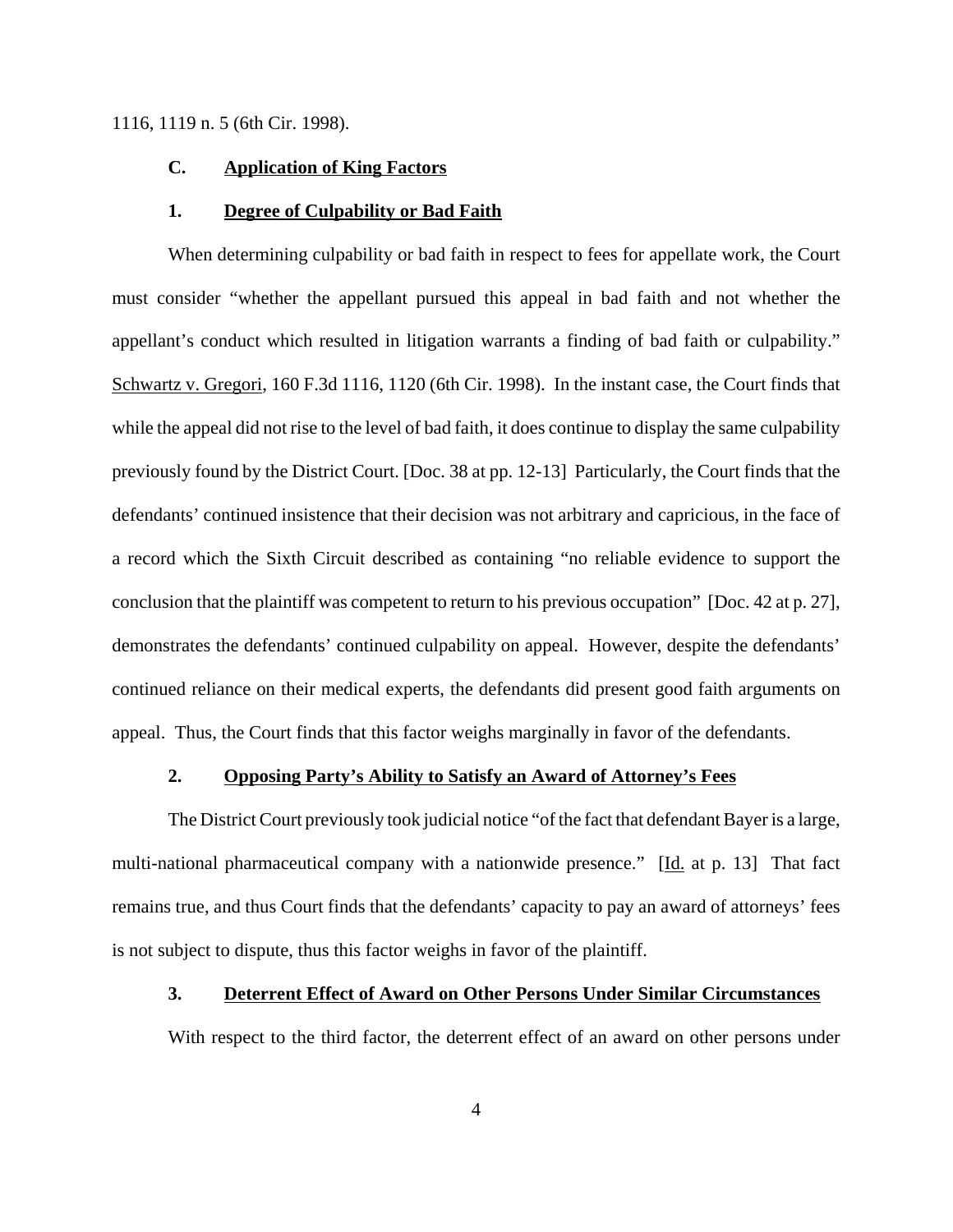similar circumstances, the Court finds that this factor weighs in favor of the plaintiff. The Sixth Circuit noted in Schwartz, that "a party contemplating appeal of an unanswered legal question regarding ERISA with general applicability. . . ought not to be deterred for fear of an attorney's fee award." However, in the instant case, the Sixth Circuit summarized the issues before it as "[t]he crux of the dispute between the parties is, therefore, simply whether Bayer's decision to rely on the opinions of experts who merely reviewed medical records, to the exclusion of the opinions offered by treating psychiatrists, amounts to an unreasoned, unsupported determination." [Doc. 42 at p. 17] Thus, the Court finds that the appeal of this matter did not raise any novel questions with general applicability, so there is no fear of establishing inappropriate deterrents. Rather, the Court finds that an award of attorneys fees would properly deter plan administrators from repeating similar mistakes and from appealing such cases in the absence of some other basis for the appeal. Thus, the Court finds that this factor weighs in favor of the plaintiff.

### **4. Conferring a Common Benefit on All ERISA Plan Beneficiaries**

The District Court previously found that "plaintiff sought only LTD benefits for himself and did not seek to confer a benefit upon all Plan participants. Furthermore, this case does not appear to resolve significant legal questions concerning ERISA. Therefore, the court finds this factor does not weigh in plaintiff's favor." [Doc. 38 at p. 14] None of the issues raised on appeal alter that analysis, and the Court again finds that the plaintiff's actions would not confer a common benefit, and thus this factor weighs in favor of the defendants.

#### **5. Relative Merits of the Parties' Positions**

The Court finds that, on appeal, the merits of the plaintiff's position greatly outweigh those of the defendants. The Sixth Circuit found strongly for the plaintiff on the majority of the issues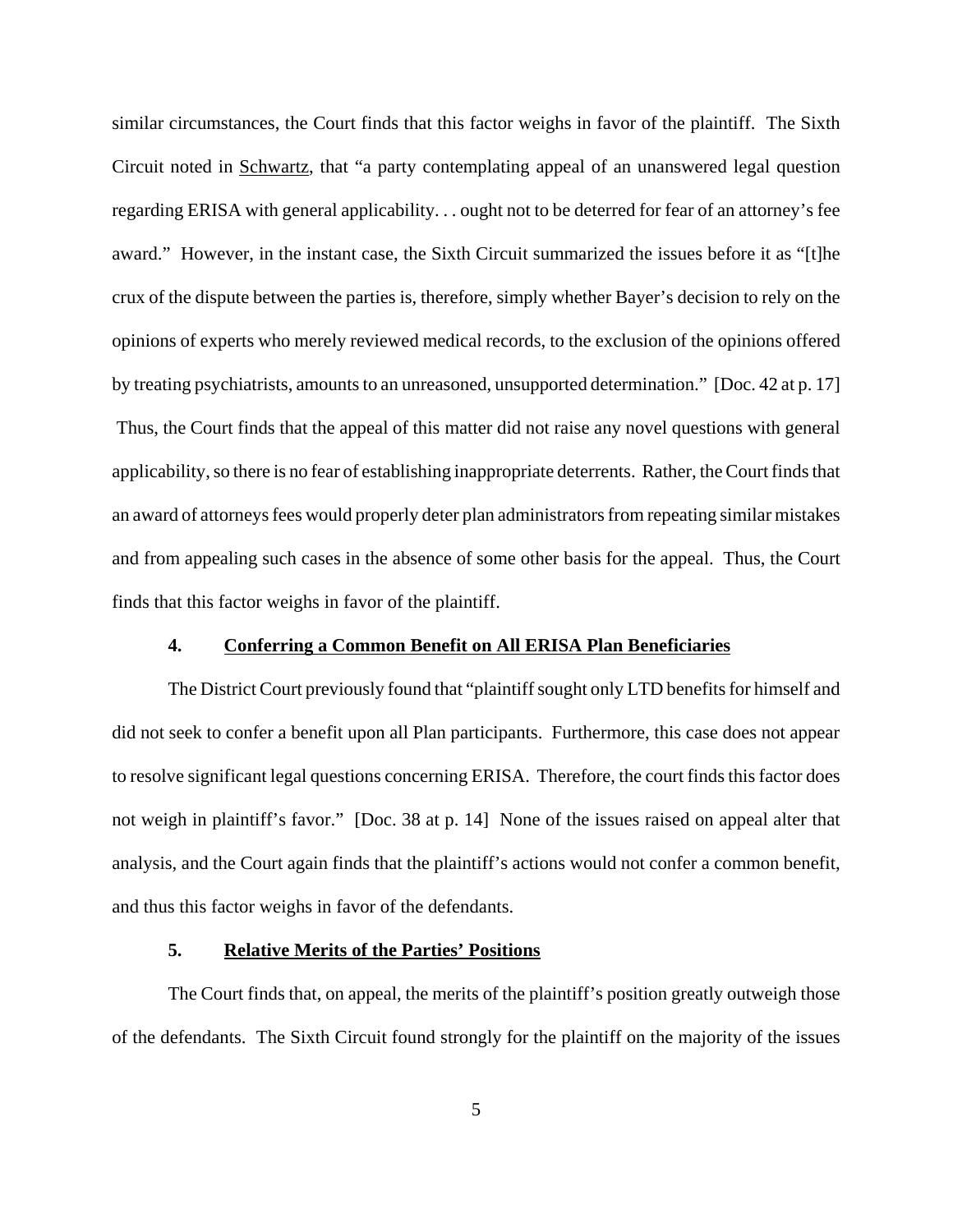before it, remanding only for reconsideration of whether the defendant was disabled under the plan for a short period of time between two other periods of confirmed disability. The Court finds that this factor weighs strongly in favor of the plaintiff.

Accordingly, after analyzing the five factors as they apply to the appeal of the District Court's decision, the Court finds that three of the factors weigh in favor of the plaintiff, and two factors weigh in favor of the defendant. The Court further finds that the balance of the factors falls heavily in favor of the plaintiff. Consequently, an award of fees and costs against the defendants is appropriate.

### **D. Amount of Attorney Fees**

Having determined that an award of fees is appropriate, the Court must now set a "reasonable" fee. 29. U.S.C. § 1132(g)(1). As the District Court noted in its previous opinion:

> The Supreme Court held in Ensley v. Eckerhart, 461 U.S. 424 (1983), that the "lodestar method" shall be applicable in all federal cases in which Congress has authorized a fee shifting award. The lodestar method provides a two-step approach: the basic lodestar figure calculated by determining the reasonable number of hours spent multiplied by a reasonable hourly rate; and the basic lodestar figure may be subject to upward or downward adjustments as warranted by the particular circumstances of the case.

[Doc. 38 at pp. 18-19]

As to the appeal, the plaintiff requests 41.6 hours to be compensated at a rate of \$287.50 per hour, i.e., \$11,960. The plaintiff also claims 16.0 hours of paralegal time to be compensated at a rate of \$97.50 per hour, i.e., \$1,560. Thus, the plaintiff's total request as to the appeal comes to \$13,520.00. In deriving the hourly rate requested, attorney Buchanan states that at the time when this case was initiated, he charged \$200 per hour of attorney work and \$75 per hour of paralegal work. However, attorney Buchanan states that his hourly rates have since increased, and that he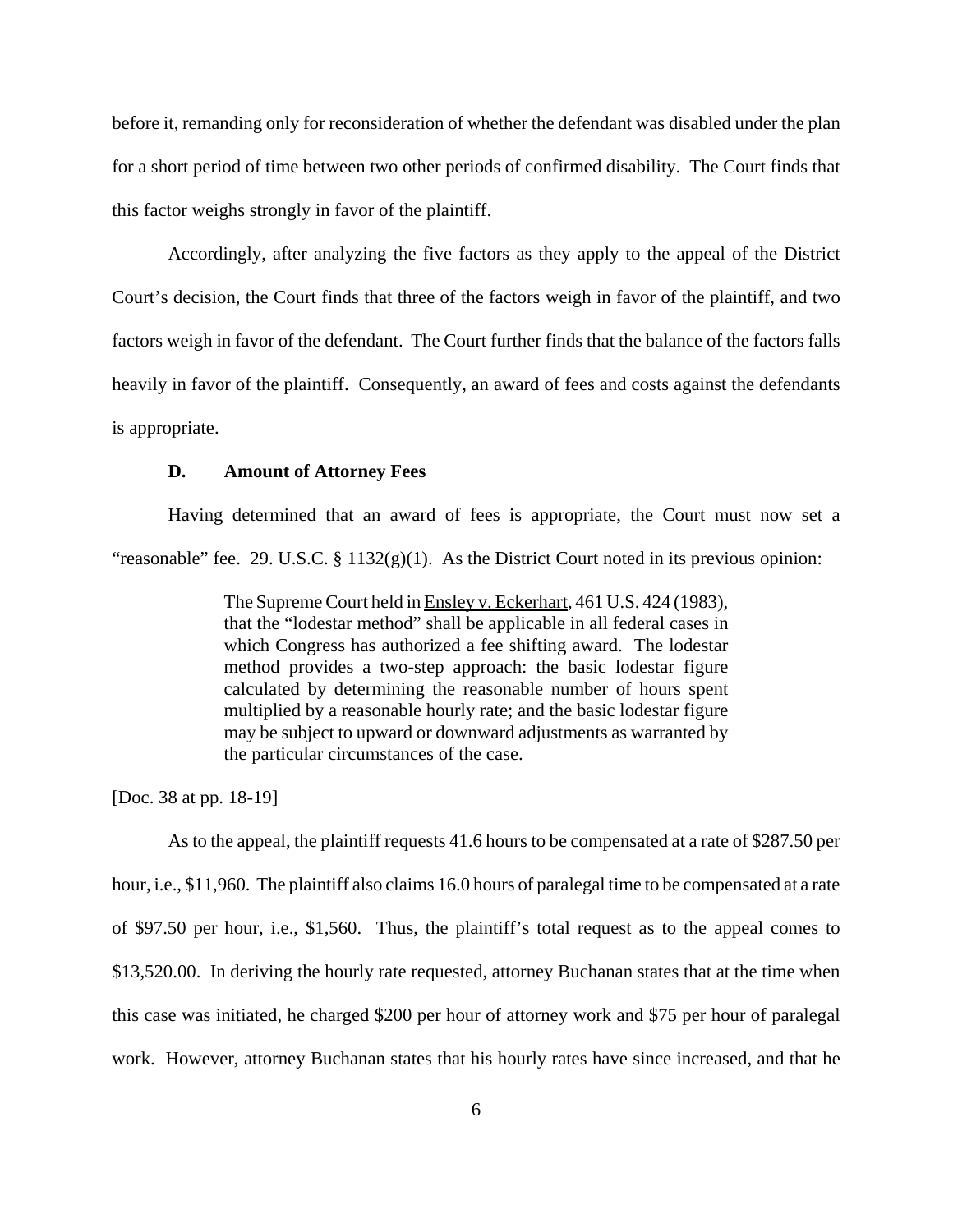currently charges \$375 per hour for attorney work and \$120 per hour for paralegal work. Attorney Buchanan states that he reached the requested rates of \$287.50 per hour of attorney work and \$97.50 per hour of paralegal work by taking the average of his previous rates and current rates.

In support of his request, attorney Buchanan has filed a declaration setting forth the qualifications for the attorneys involved, as well as a detailed description of the services rendered, the date performed, and the time spent on each task. The Court has carefully reviewed these records and finds that the amount of time spent on this appeal by plaintiff's counsel is reasonable and necessary.

In determining a reasonable hourly rate, the Court must initially examine the "prevailing market rates in the relevant community." Blum v. Stenson, 465 U.S. 886, 895 (1984). Courts in this district have previously ruled that an hourly rate of \$250.00 is reasonable for this market. Hance v. Norfolk Southern Railway Co., No. 3:04-CV-160, slip op. at 18 (E.D. Tenn. Sept. 21, 2007); Killian v. Yorozu Automotive Tennessee, Inc., No. 4:02-CV-39, slip op. at 4-5 (E.D. Tenn. Oct. 6, 2006). However, courts also recognize that rates change over time, Hawkins-Dean v. Metro. Life Ins. Co., No. 2:03-cv-01115 ER, 2007 U.S. Dist. LEXIS 73291, at \*4 (C.D. Cal. Sept. 18, 2007), and the Court finds that the requested rates of \$287.50 per hour of attorney work and \$97.50 per hour of paralegal work are reasonable for the practice of law in the Eastern District of Tennessee by attorneys of similar levels of experience.

Finally, the Court finds that an award of fees at the hourly rate of \$287.50 for 41.6 hours of attorney work and an hourly rate of \$97.50 for 16.0 hours of paralegal work provides a reasonable fee award that is adequately compensatory and yet avoids producing a windfall. Accordingly, the Court **RECOMMENDS** that plaintiff's counsel be reimbursed for the time requested and at the rate